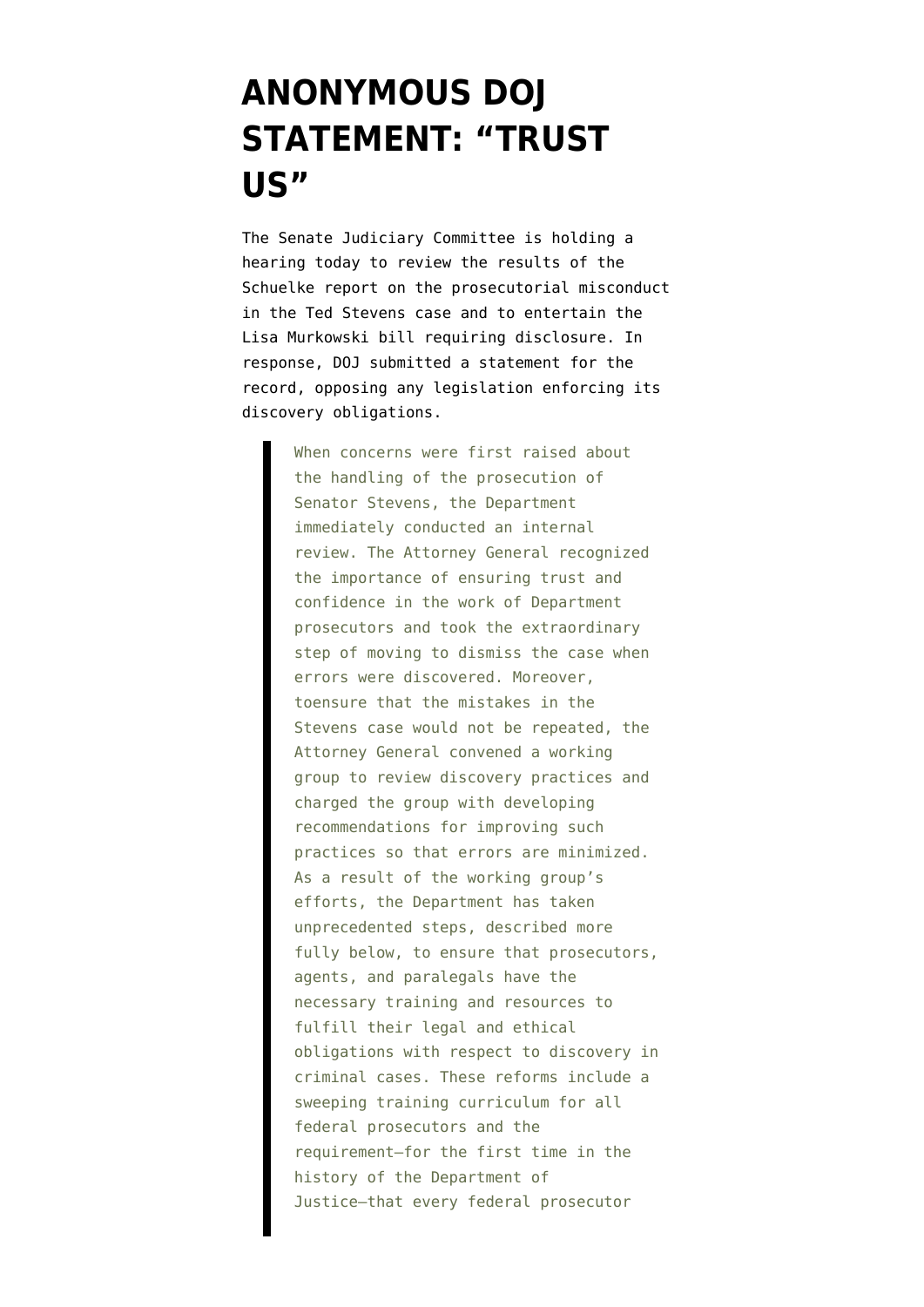receive refresher discovery training each year.

In light of these internal reforms, the Department does not believe that legislation is needed to address the problems that came to light in the Stevens prosecution. Such a legislative proposal would upset the careful balance of interests at stake in criminal cases, cause significant harm to victims, witnesses, and law enforcement efforts, and generate substantial and unnecessary litigation that would divert scarce judicial and prosecutorial resources.

In short, DOJ is saying, "trust us. We don't need a law requiring us to do what case law says we need to."

Right off the bat, I can think of 5 major problem with this statement:

No one has been held accountable

We are three years past the time when Stevens' case was thrown out. Yet none of the prosecutors involved have been disciplined in any meaningful way.

No doubt DOJ would say that it will hold prosecutors responsible if and when the Office of Professional Responsibility finds they committed misconduct. But in the interim three years, DOJ as a whole has [sent clear messages](http://www.emptywheel.net/2011/12/13/lanny-breuer-rewards-doj-lawyers-for-winning-impunity-for-prosecutorial-misconduct/) that it prefers protecting its case to doing anything about misconduct. And–as Chuck Grassley rightly pointed out at the hearing–thus far no one has been held responsible.

This statement may claim DOJ is serious about prosecutorial misconduct. But its actions (and inaction) says the opposite.

Even after this training, discovery problems remain

As the DOJ statement lays out, in response to the Stevens debacle, DOJ rolled out annual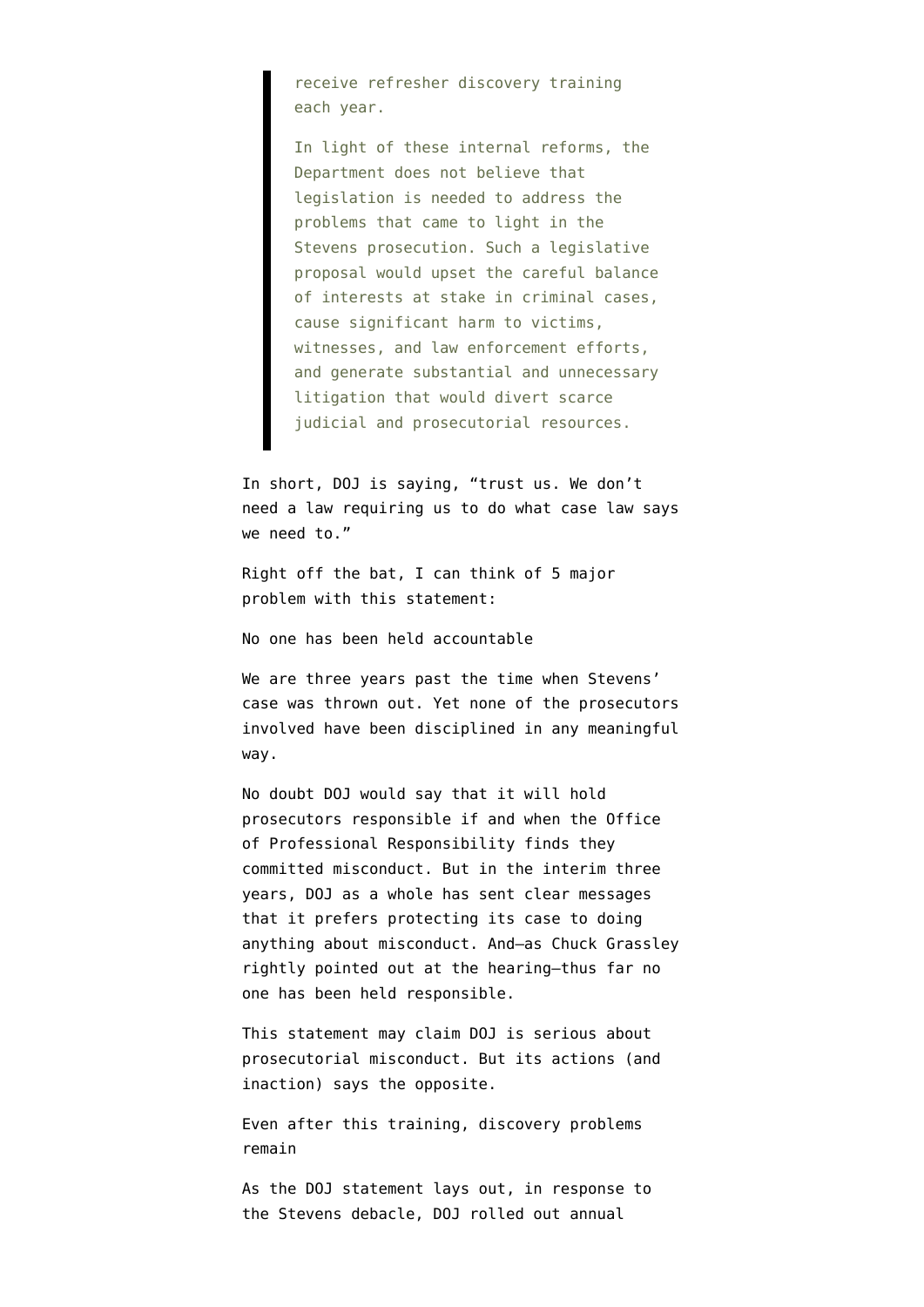training programs for prosecutors to remind them of their discovery obligations.

And yet, last year, Leonie Brinkema found that prosecutors in the Jeff Sterling case had [failed](http://www.emptywheel.net/2011/11/10/william-welch-appears-to-commit-prosecutorial-misconduct-again/) [to turn over](http://www.emptywheel.net/2011/11/10/william-welch-appears-to-commit-prosecutorial-misconduct-again/) critical evidence about prosecution witnesses–one of the problems with the Stevens prosecution. The prosecutor involved? William Welch, whom Schuelke accused of abdicating his leadership role in the Stevens case (note, DOJ says the CIA is at fault for the late discovery; but Welch is, after all, the prosecutor who bears responsibility for it).

If William Welch can't even get discovery right after his involvement in this case and, presumably, undergoing the training DOJ promises will fix the problem, then training is not enough to fix the problem.

Eric Holder won't run DOJ forever

The statement focuses on Holder's quick decision to dismiss the case against Stevens, as if that, by itself, guards against any similar problems in the future. But before Holder was AG, Michael Mukasey was–and Judge Emmet Sullivan grew so exasperated with Mukasey's stonewalling on this case, he [ordered him](http://legaltimes.typepad.com/blt/2009/01/federal-judge-orders-mukasey-to-respond-to-inquiry-in-stevens-case.html) to personally respond to questions about the case.

In short, while Holder may require prosecutors to meet their discovery obligations (I'm much, much less sanguine that Criminal Division head Lanny Breuer will), that's no guarantee the next Attorney General won't just blow off a judge's concerns about it.

DOJ released this statement on the same day as reports that FBI agents told they can "suspend the law"

One of the problems with the Stevens case Schuelke referenced today arose when FBI Agents without a great understanding of Brady and Giglio requirements conducted the document review to fulfill discovery. Given lapses in prosecutorial management, that resulted in failures to comply with discovery.